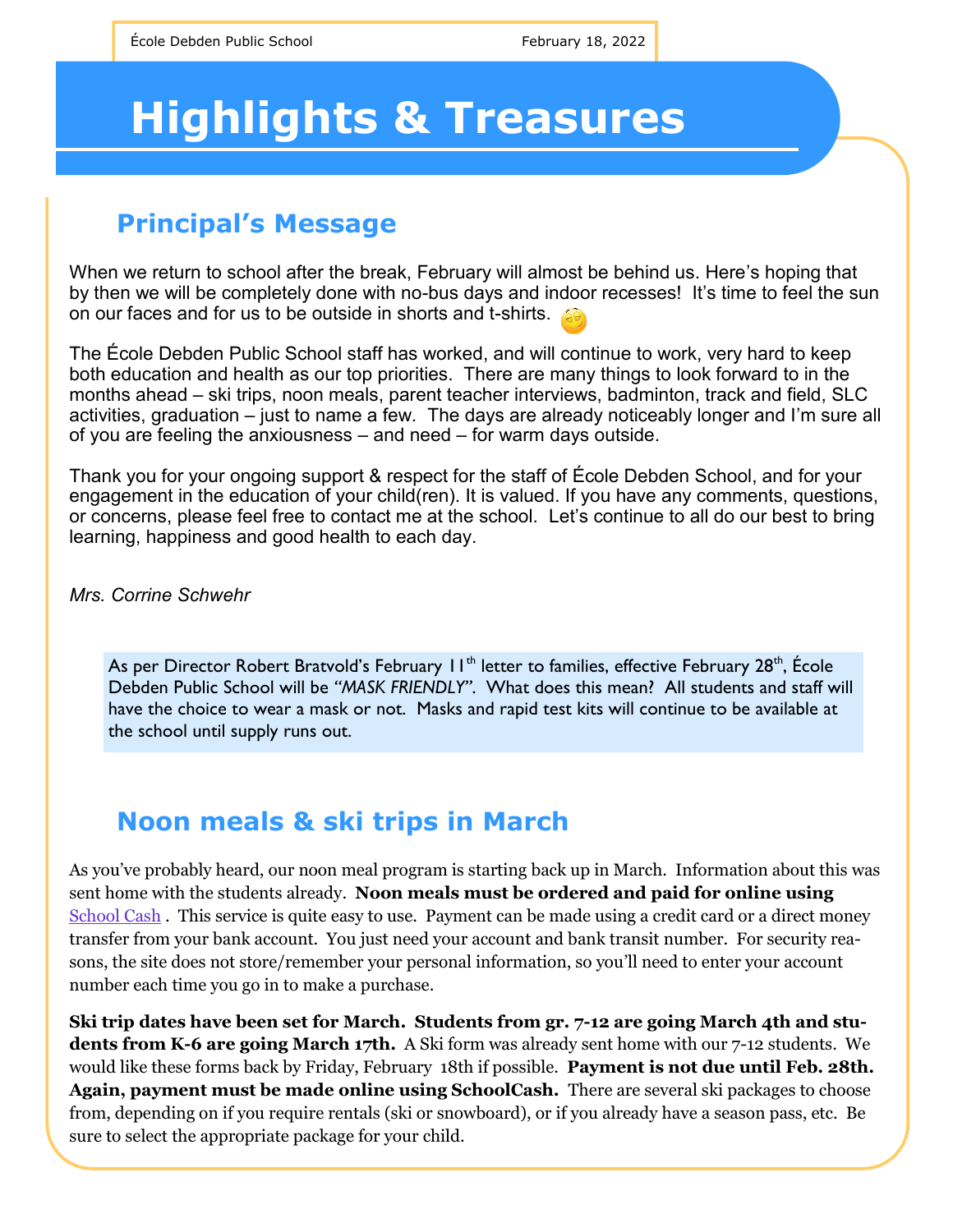#### Page 2

## **French Second Language Week**

Several activities took place during French Second Language Week. Some of the activities included:

- Grades 7 & 8's skating at the rink.
- Grades 3-10 watched the Chris Hadfield live zoom presentation which was presented by Canadian Parents for French.
- Friday, the whole school was treated with delicious croissants.

During French Second Language Education Week, the grade 3 and 4 Immersion class focused on "French outside of the classroom". While the weather foiled some of our plans, we were still able to enjoy our time in French. We took our literacy games outside, we read in the gym and we took our writing time to the art room.



## Spirit Days

March 10: **Adult Day** (dress up as an adult)

March 17: **Green Day**  (St. Patrick's Day)

March 21: **Rock Your Socks Day**  (World Down Syndrome Day) wear funky colored socks.

March 24: **Tie Dye Day**